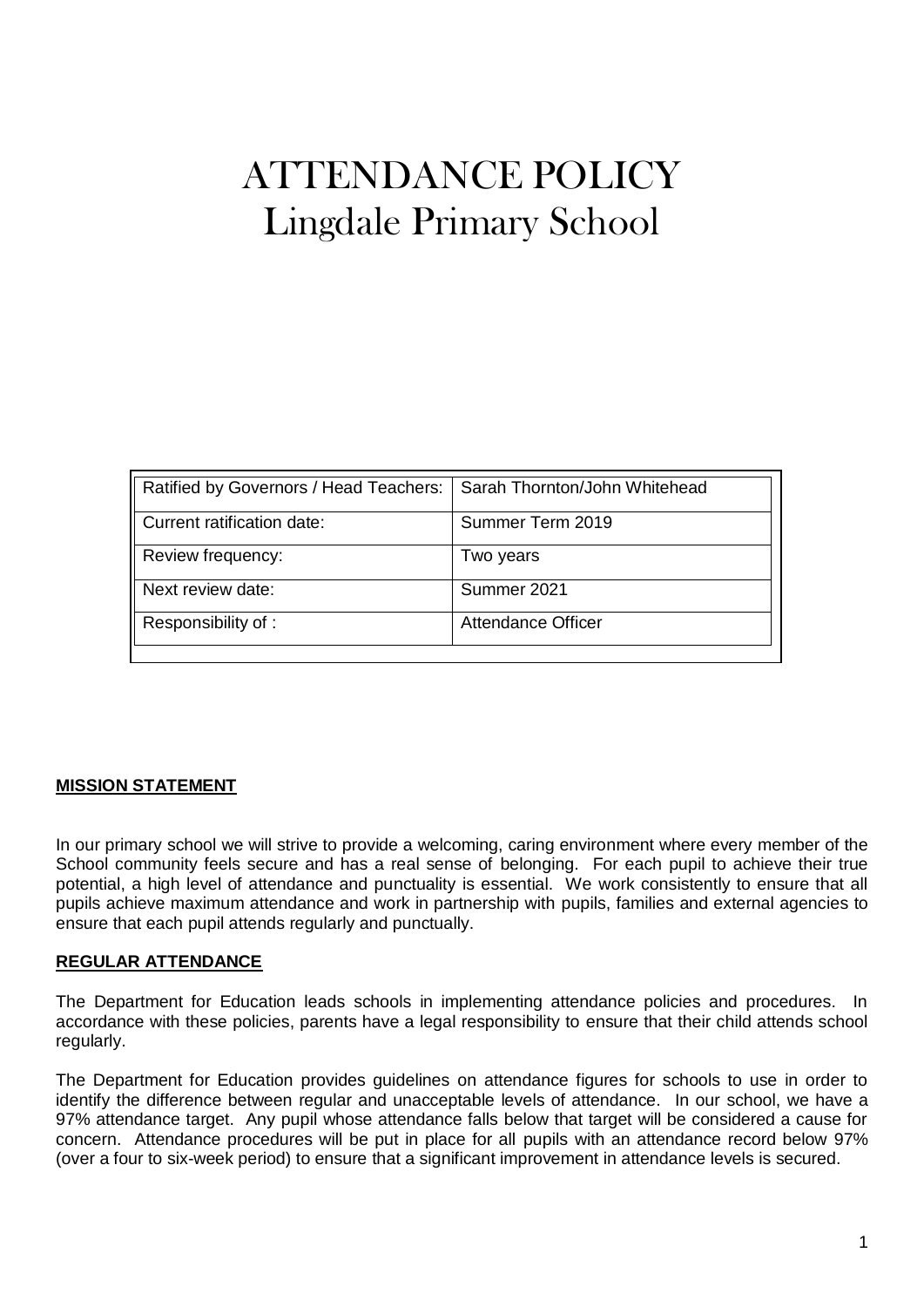## **CATEGORISING ATTENDANCE**

| <b>Colour Coding</b> | <b>Attendance Percentages</b> | <b>Actions</b>                                                                                                                                                                                                                                                                                                                                                                                                                                                                                                            |
|----------------------|-------------------------------|---------------------------------------------------------------------------------------------------------------------------------------------------------------------------------------------------------------------------------------------------------------------------------------------------------------------------------------------------------------------------------------------------------------------------------------------------------------------------------------------------------------------------|
| Gold                 | 100%                          | Entry into weekly attendance award                                                                                                                                                                                                                                                                                                                                                                                                                                                                                        |
|                      |                               | Celebrate within class                                                                                                                                                                                                                                                                                                                                                                                                                                                                                                    |
|                      |                               | Half termly Head Teachers Breakfast                                                                                                                                                                                                                                                                                                                                                                                                                                                                                       |
|                      |                               | End of year treat                                                                                                                                                                                                                                                                                                                                                                                                                                                                                                         |
| Green                | $97 - 99.9%$                  | Celebrate within class<br><b>Parents informed</b>                                                                                                                                                                                                                                                                                                                                                                                                                                                                         |
|                      |                               |                                                                                                                                                                                                                                                                                                                                                                                                                                                                                                                           |
| <b>Blue</b>          | 90-96 %                       | Teacher support with issues affecting<br>attendance.<br>Close monitoring of attendance.<br>Individual incentives where appropriate<br>SLT and Attendance officer support with issues<br>affecting attendance<br>Early intervention meetings where appropriate<br>Parents notified of concern via phone call or<br>letter home                                                                                                                                                                                             |
| Red                  | Below 90%                     | SLT and Attendance officer support with issues<br>affecting attendance<br>Close monitoring of attendance<br>Parents notified of severe concern via phone<br>call or letter home<br>Individual incentives where appropriate<br>Referrals to other agencies if required<br>Pre Attendance Case Conference instigated<br>and progressed to Attendance Case<br>Conference where necessary.<br>Insufficient progress towards attendance targets<br>will trigger a Court Warning letter and potentially<br>criminal prosecution |

## **REGISTRATION**

We have two registration periods -

Morning registration takes place between 9 am. A pupil arriving after 9am into lessons is classed as being late. A late mark at this time and the amount of minutes late will be recorded. Afternoon registration takes place at 12.45pm.

## **ABSENCES**

All absences will be recorded as either authorised or unauthorised. Should an explanation for an absence not be received, or should the explanation be deemed unsatisfactory, then that absence will be recorded as unauthorised. (Absence will not be authorised for reasons such as holidays, the illness of a family member, shopping, day trips, hairdresser appointments and birthdays).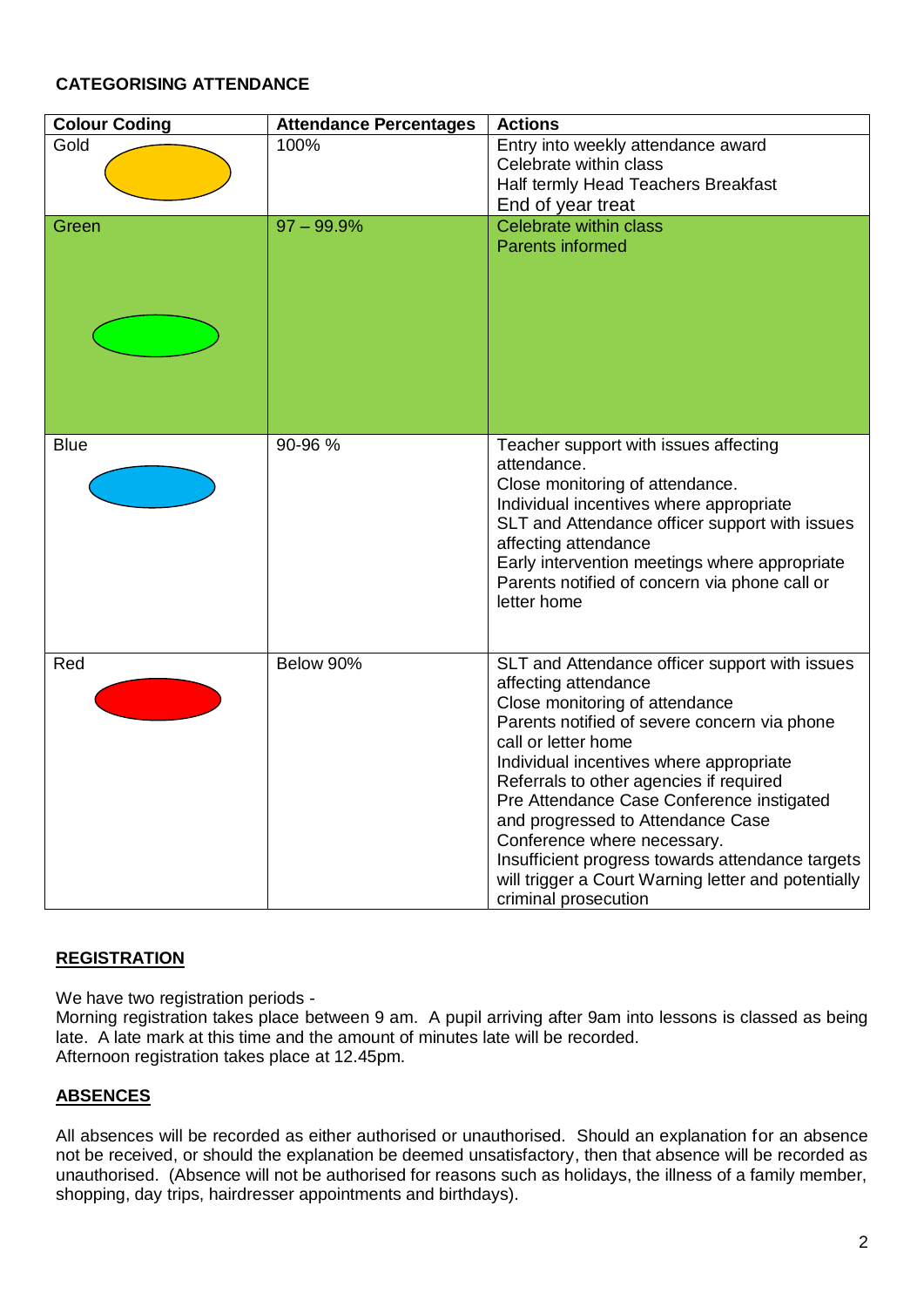**Please note that it is the School's discretion as to whether an absence is authorised or unauthorised.** It is our policy to request medical evidence (such as appointment cards, evidence of medication or letters from hospital) for any absences owing to illness or medical appointments.

#### **COMMUNICATION WITH PARENTS**

Parents are advised to contact the School on the first day of any absence and each day thereafter.

On the first day of absence, School Office staff will telephone parents in the first instance to gain a reason for their child's absence if no message has been received. If no contact is made with the primary contacts, then secondary contacts will be tried. This is the process for each day of absence. If no contact is made with any of the child's contacts, a home visit will be instigated. After three days of absence with no contact being established between the School and home, the School's Attendance Officer will make a home visit.

#### **N.B. PUPILS WITH CHILD PROTECTION PLANS**

If a pupil has a Child Protection Plan, is a 'Looked After' child or is identified as being vulnerable, on the first day of absence the Office staff must notify and liaise with the Head Teacher and the Assistant Head teacher if there has been no explanation received from the parents/carers. The Office staff must be kept up to date with the names of pupils with a Child Protection Plan. The responsibility of keeping the Attendance Officer up to date is that of the Safeguarding team.

#### **PUPILS MISSING FROM EDUCATION**

When a pupil leaves the School during the course of the school term the attendance team will make every effort to locate the child. If it is not possible to locate the pupil, then the pupil will be considered to be a Child Missing from Education (CME) and the Safeguarding team will be notified.

Any pupil, for whom no contact has been made between home and the School, for ten consecutive school days, will also be considered CME this will result in the Local authority (LA) being informed.

#### **TERM TIME HOLIDAYS AND PENALTY NOTICES**

The School strongly urges parents to avoid booking family holidays during term time as this can have a detrimental effect on a pupil's progress and attainment. There is no automatic entitlement in law to time off school to go on holiday during term time.

Any period of leave taken without the agreement of the School may attract sanctions such as a Fixed Penalty Notice, without a warning being issued. Failure to comply with this Fixed Penalty Notice may result in prosecution.

All applications for planned absence, during term time, must be given in writing to the Head Teacher **4 weeks prior to the holiday.** The Head Teacher may not grant any leave of absence during term time unless there are exceptional circumstances, evidence will need to accompany notification request.

#### **ANALYSING AND DISTRIBUTION OF ATTENDANCE DATA**

Stakeholders both within the School and outside of it require accurate and up to date attendance data and analysis.

 Parents and pupils will receive a percentage attendance update as part of the termly academic progress data. Each teacher will receive an updated copy of their class' attendance on a weekly basis which will be shared with pupils.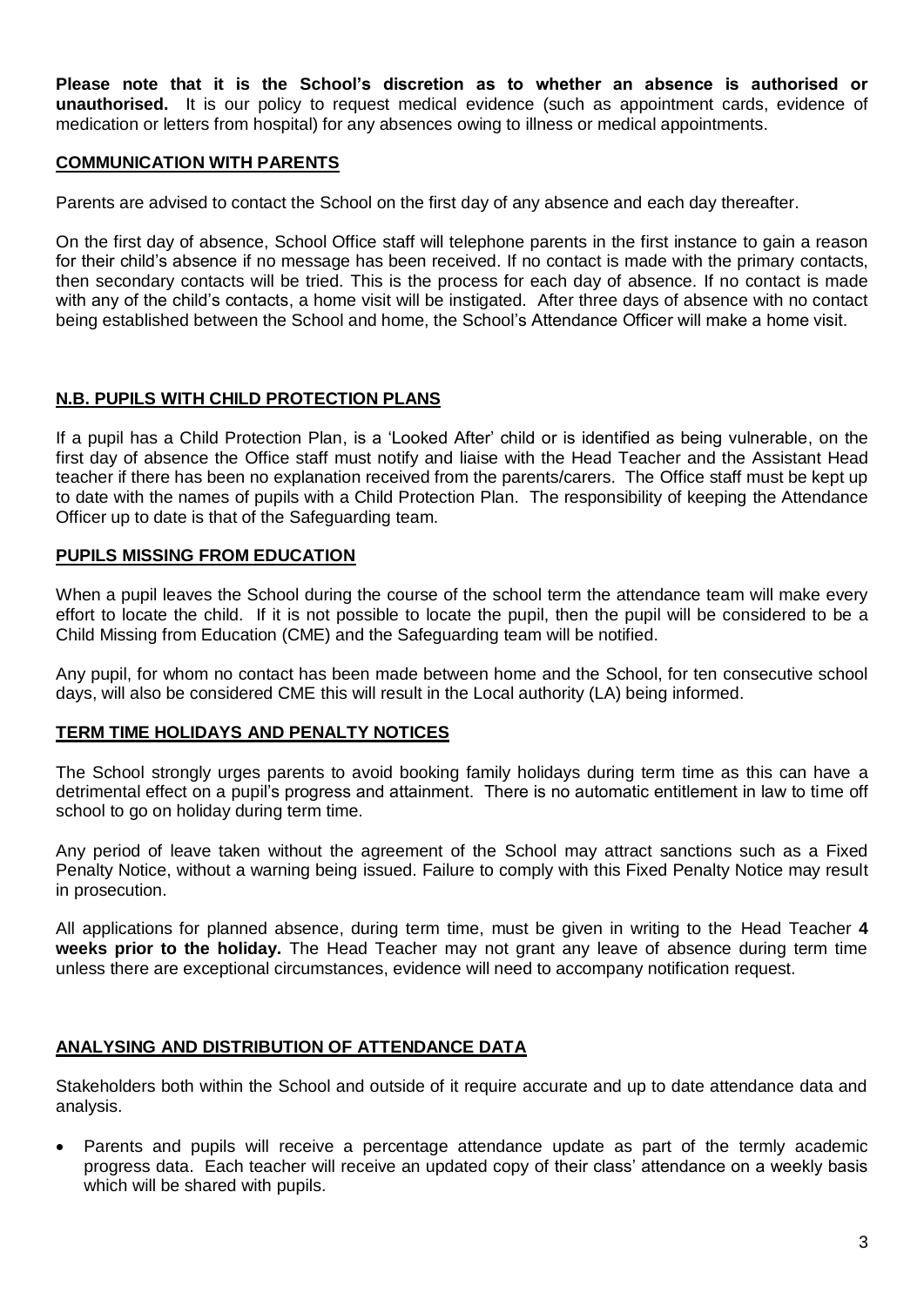- The Head Teacher will receive an updated spreadsheet every week detailing improvements/declines in those individuals achieving less than 90% attendance.
- The Attendance Officer will analyse and distribute attendance data on a weekly, half termly, termly and yearly basis to the Governors, Head Teacher, Senior Team and relevant parties. The analysis will be by: class, year, gender, vulnerable groups, categories of attendance and PA pupils. Trends over a number of years, terms and half terms should be made available and used to inform practice.

### **PERSISTENT ABSENCE**

Persistent absence (PA) is defined as a pupil who has attendance levels of below 90% over a school year. Absence at this level is causing considerable damage to any child's educational prospects and we need the full support and cooperation of parents to tackle this effectively. There are various milestones identified for each half term to ascertain which pupils are at risk of becoming persistently absent. If a pupil has been identified as being 'at risk' of PA (Under 90%), an early intervention strategy will be put in place. If a pupil is classified as a PA pupil a stringent action plan will be drawn up for that pupil. The action plan outlines the pupil's targeted attendance for each half term, as well as actions taken and future actions to be taken. The School's Attendance Officer will work with the pupils and the parents/carers to ensure that the pupil's PA status is removed, preferably by the next review date. The action plan will still be updated for the remainder of the year. A record of persistent absence will be kept to show trends between half terms and years.

Pupils returning to the School following a significant period of absence will be offered a reintegration package.

### **PROSECUTION ROUTES**



Attendance Prosecution Process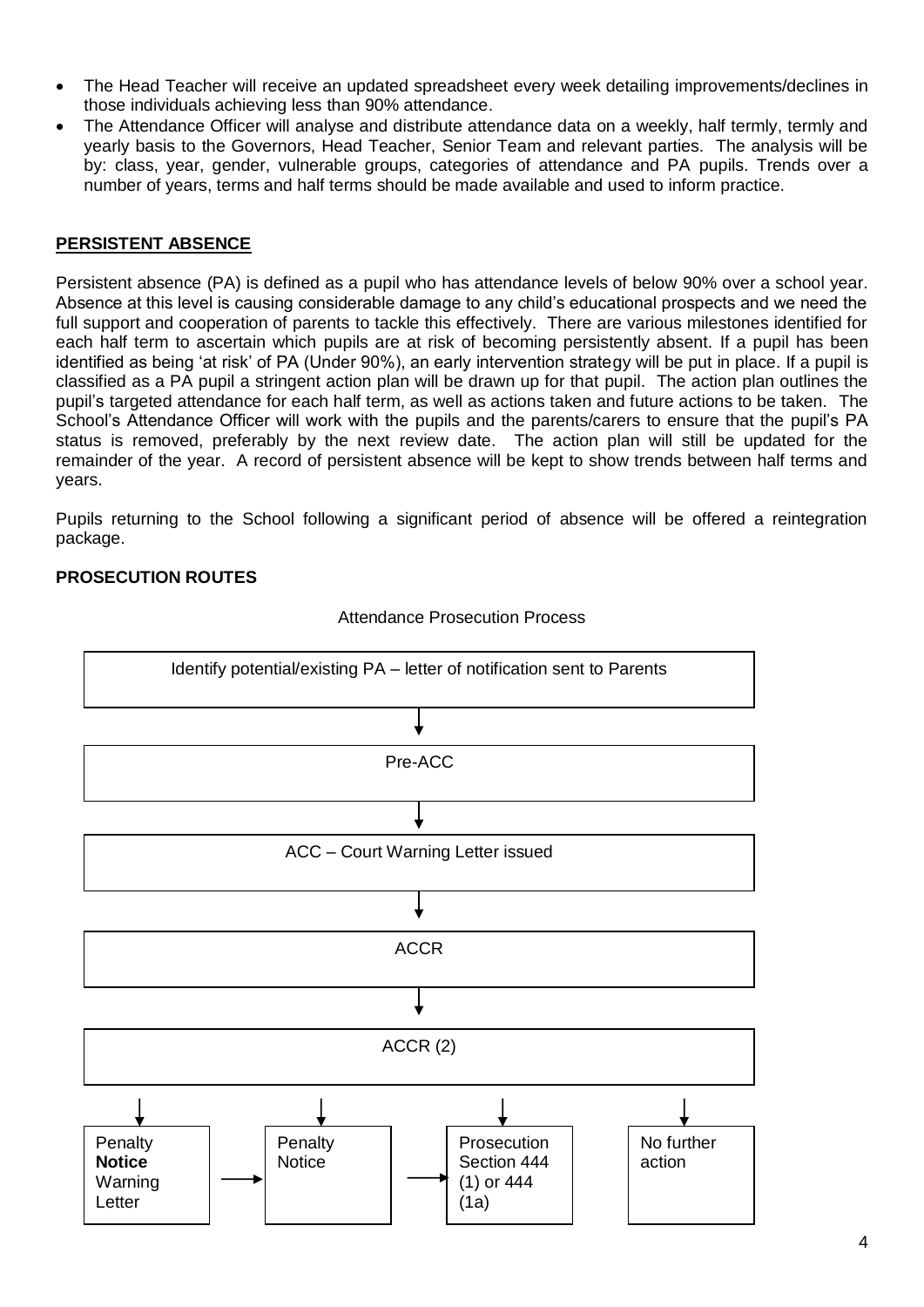Key to codes:

| <b>PA</b>                     | Persistent Absence (attendance of less than 90%                                                                                                                             |
|-------------------------------|-----------------------------------------------------------------------------------------------------------------------------------------------------------------------------|
| ACC                           | Attendance Case Conference (the first stage of formal attendance procedures)                                                                                                |
| <b>ACCR</b>                   | Attendance Case Conference Review                                                                                                                                           |
| Penalty Notice Warning Letter | A 15-day target period is identified in the letter. Any absences during the 15<br>days will result in an automatic Penalty Notice being issued.                             |
| <b>Penalty Notice</b>         | Fine is £120, however the fine is reduced to £60 if paid within 21 days. Fines can be<br>automatically issued for holidays during term time. Fine is per parent, per child. |
| the non-payment of the fine.  | N.B. If there is no payment within 28 days, the Local Authority will pursue<br>prosecution for the offence of either 444(1) or 444(1a), the offence is no longer            |

### **PROSECUTION ROUTES**

## Attendance Prosecution Process: Fast Track

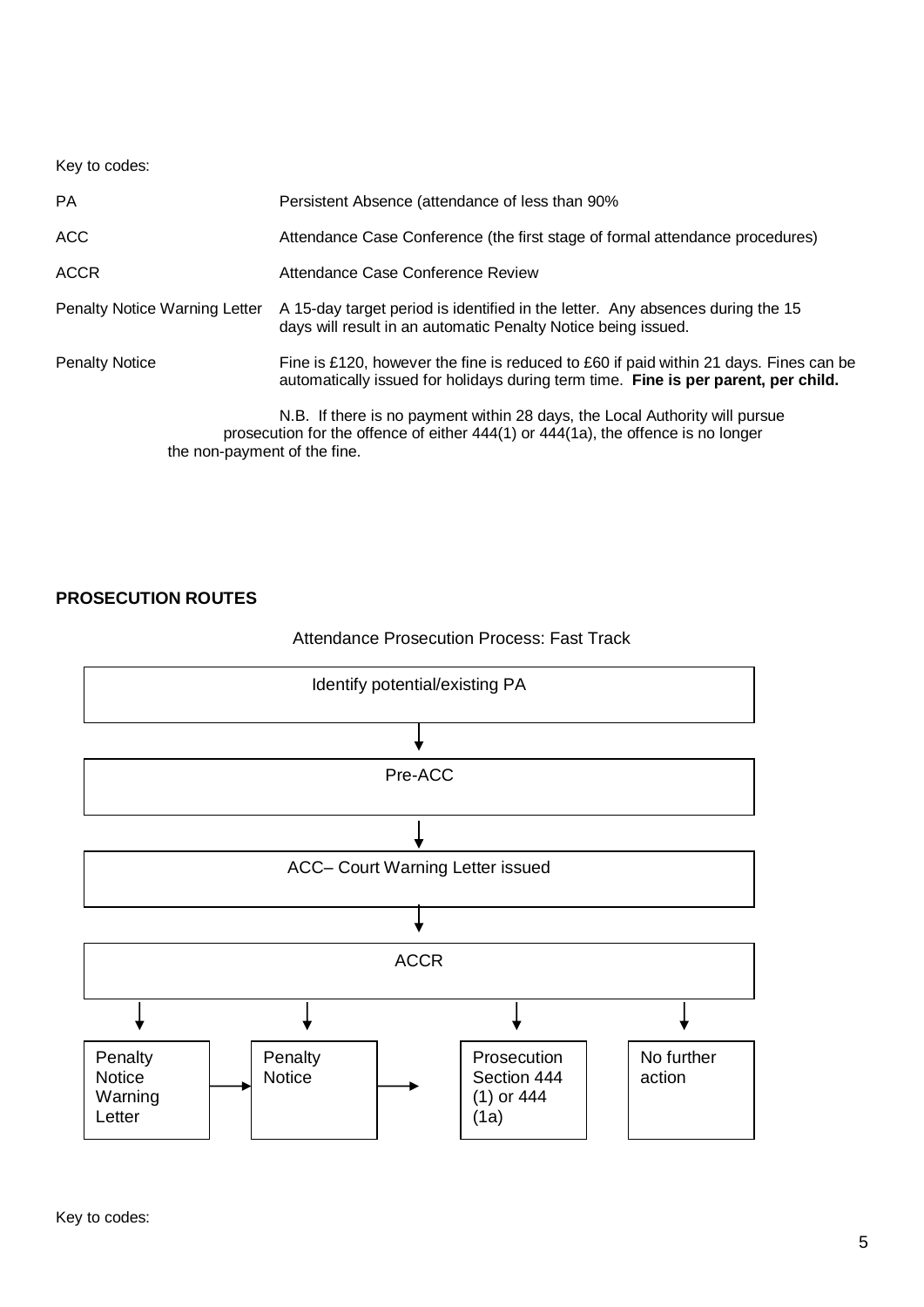| PA                                   | Persistent Absence (attendance of less than 90%)                                                                                                                                                                                     |
|--------------------------------------|--------------------------------------------------------------------------------------------------------------------------------------------------------------------------------------------------------------------------------------|
| ACC                                  | Attendance Case Conference (the first stage of formal attendance<br>procedures)                                                                                                                                                      |
| ACCR                                 | Attendance Case Conference Review                                                                                                                                                                                                    |
| <b>Penalty Notice Warning Letter</b> | A 15-day target period is identified in the letter. Any<br>absences during the 15 days will result in an automatic Penalty Notice<br>being issued.                                                                                   |
| <b>Penalty Notice</b>                | Fine is £120, however the fine is reduced to £60 if paid within 21 days. Fines can be<br>automatically issued for holidays during term time. Fine is per parent, per child.                                                          |
|                                      | N.B. If there is no payment within 28 days, the Local Authority will pursue prosecution for the<br>offence of either 444(1) or 444(1a), the offence is no longer the non-payment of the fine.                                        |
| Section 444(1)                       | If a child of compulsory school age who is a registered pupil at a school fails to attend<br>regularly at the school, his parent is guilty of an offence.                                                                            |
| Section 444(1a)                      | If in the circumstances mentioned in subsection (1) the parent knows that his child is failing to<br>attend regularly at the school and fails without reasonable justification to cause him to do<br>so; he is guilty of an offence. |

Fast-Track prosecution route is instigated for those who have already been identified as a concern using attendance data from previous years.

# **HOME/SCHOOL EXPECTATIONS**

### **We expect the following from parents/carers:**

- To ensure that their children attend the School regularly and punctually;
- To inform the school of the legitimate reason for the absence on the first day of the absence and each day thereafter until pupils return. Parents/carers can telephone the school and inform office staff
- To attend meetings when invited to do so.
- To avoid taking holidays in term time;
- To inform the School of situations that may affect attendance, e.g. medical issues, pupils from travelling families.

#### **What parents/carers and pupils can expect from the School:**

- To have clear policies and procedures in place for accurate recording, supporting and improving pupil attendance at the school;
- A framework that defines agreed roles and responsibilities and promotes consistency across the school in carrying out designated tasks;
- Early contact (phone call or home visit) with parents/carers (and secondary contacts if needed) when a pupil fails to attend the school without providing good reason.
- A range of strategies to support attendance and improve individual pupil attendance;
- That good attendance is recognised and rewarded.

#### **Staff Roles and Responsibilities**

## **Attendance Team:**

- Process Fixed Penalty Notices and Fast Track Prosecutions;
- Identify pupils at risk of PA through intensive monitoring and tracking;
- Meet with parents/carers of pupils who are PA or at risk of PA;
- Visit homes of pupils who have been absent for three consecutive school days without contact from home;
- Work with pupils who are PA or at risk of PA;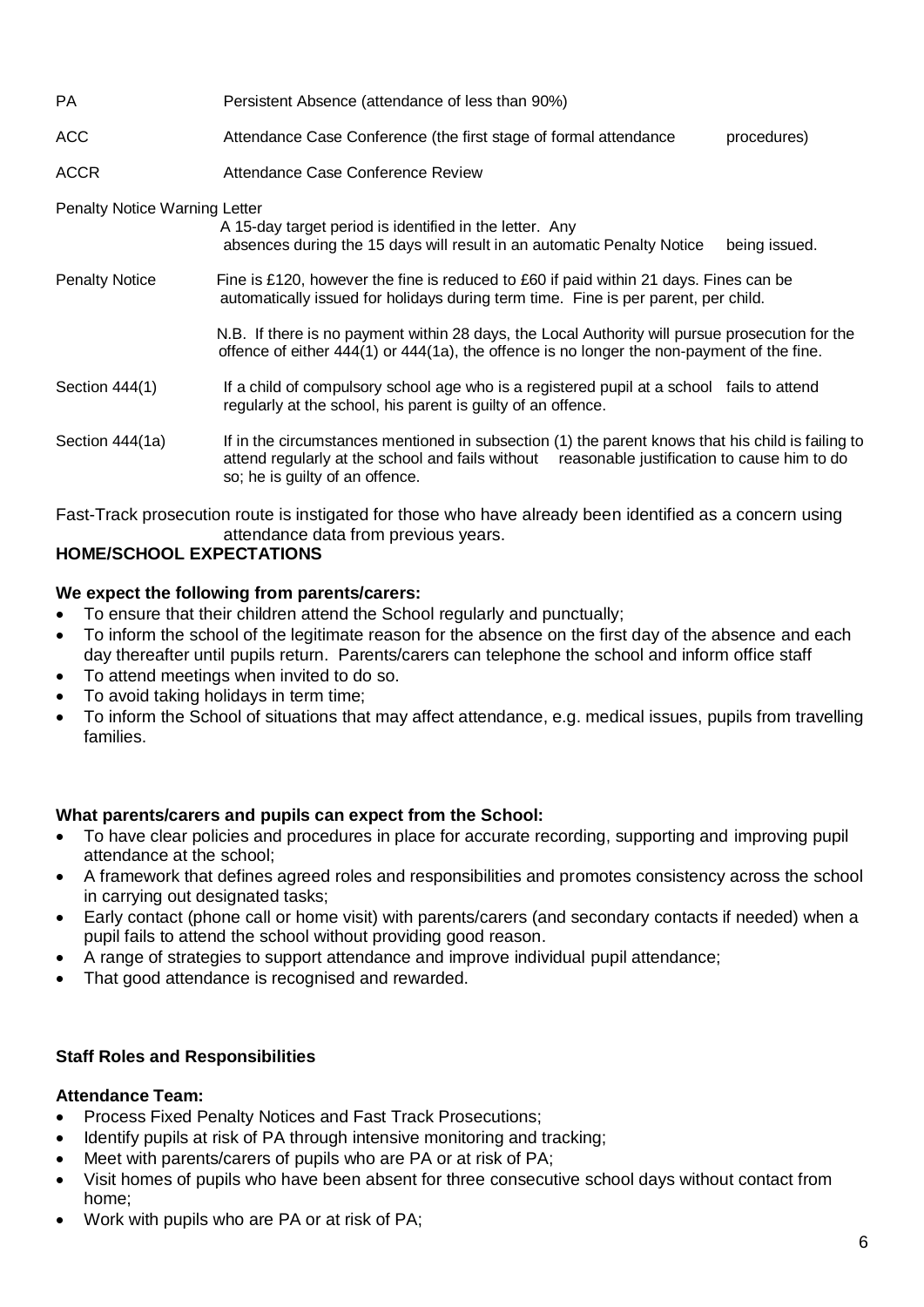- Telephone all parents/carers of absent pupils each day of absence when the School has not been notified of the reason for absence;
	- Recognise and reward good and improved attendance via a range of initiatives including the half termly Head Teachers Breakfast.

## **Class Teachers**

- Monitor attendance and punctuality of their class;
- Ensure that attendance strategy colour coded sheet is displayed on Classroom Notice Board;
- Ensure that the updated and current pupil attendance is displayed on classroom attendance displays; Recognise and reward good and improved attendance.
- Regular contact with parents regarding attendance issues or concerns;
- Regular contact with parents to recognise and reward good and improved attendance;
- Identify patterns of non-attendance and punctuality issues within form groups and liaise with Attendance Officer;
- Take an accurate register for each session and update where necessary.
- Ensure that if pupils are being taken out of School that a register of those pupils is given to the Office staff at the day before the planned visit.

## **Head Teacher and Attendance officer:**

- Monitor attendance and punctuality of pupils throughout School;
- Monitor PA pupils on a daily basis;
- Liaise with Office staff on a daily basis;
- Liaise with Attendance Officer in relation to visits to PA pupils or pupils where attendance issues are developing or have developed;
- Attend Case Conferences for pupils with attendance issues
- Work with the Attendance Officer to develop initiatives to improve attendance and punctuality within their class.
- Support the Attendance Officer in recognising and rewarding good and improved attendance.

# **Teaching staff**

## **REWARDING GOOD ATTENDANCE**

In our school, we realise the importance of celebrating the good attendance of our pupils. Alongside some individually bespoke rewards, we also have some standard initiatives:

- Positive letters and postcards home
- One to one commendation meetings with the Head Teacher
- Head Teachers Breakfast for those pupils achieving 100% attendance over the course of the half term
- Treat for those pupils achieving 100% over the course of an Academic year

## **ADDITIONAL INFORMATION**

Attendance Team:

Attendance and Welfare Officer Mrs G McQuade – Attendance Officer

Useful websites: